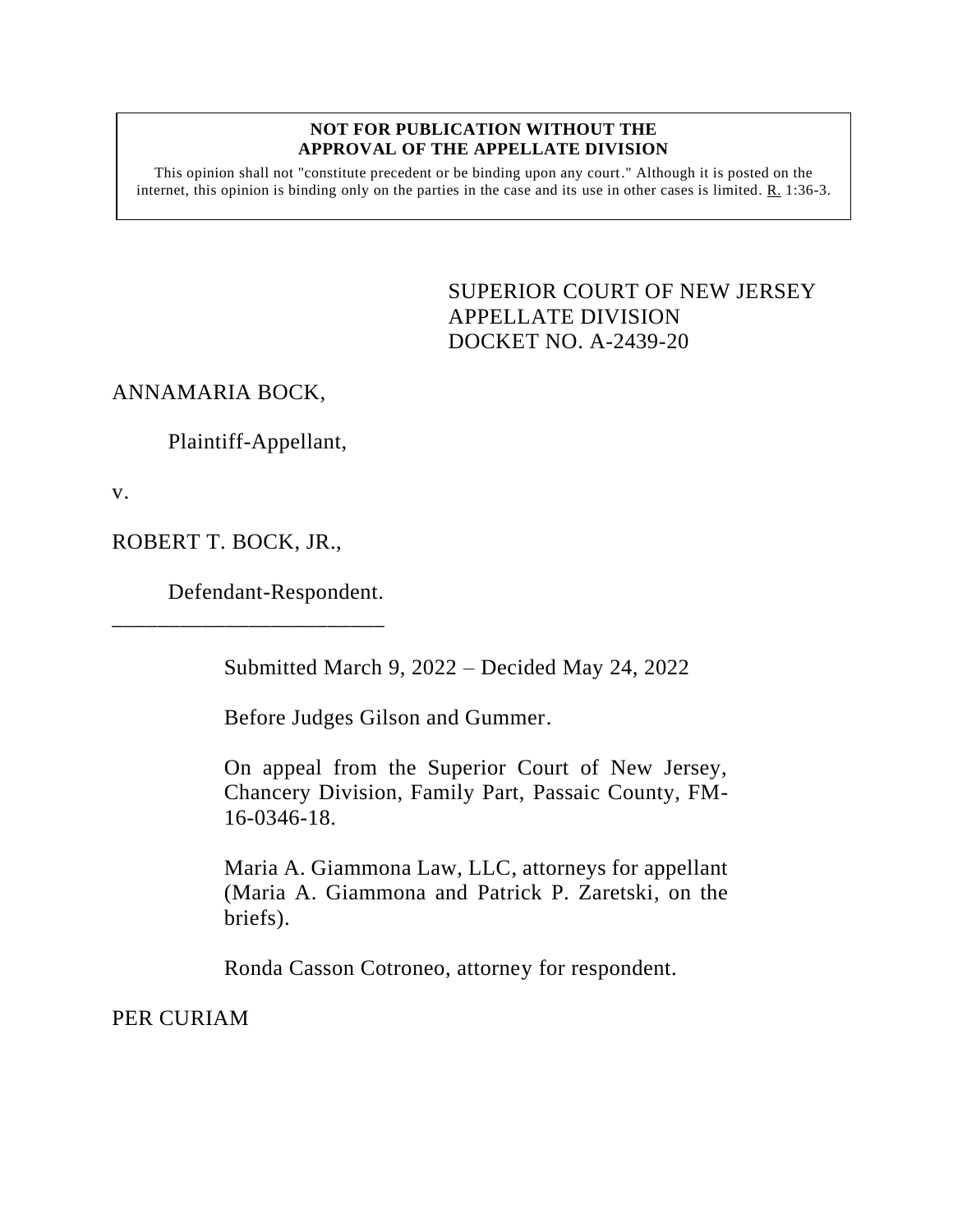In this post-judgment matrimonial case, defendant Robert T. Bock, Jr., moved to compel plaintiff Annamaria Bock to comply with the parties' marital settlement agreement (MSA) by paying her share of expenses related to property owned by RNA Properties, LLC, (RNA), a company the parties formed during their marriage and owned. Plaintiff cross-moved for various relief regarding RNA and the property. The motion judge granted defendant's motion and denied plaintiff's cross-motion. Plaintiff appeals the order denying her subsequent reconsideration motion. Perceiving no abuse of discretion, we affirm.

## I.

The parties were married on May 28, 1995, and had two children who are now adults. During the marriage, the parties created RNA, executing its operating agreement on April 22, 2014. RNA owned property located in Pompton Lakes. The parties were the only members of RNA, each owning fifty percent of it. Pursuant to the operating agreement, RNA would be "member managed," with its "decisions and actions . . . decided by a majority in the interest of its members." The operating agreement provides it "may be altered, amended or repealed and a new [o]perating [a]greement [could] be adopted only by a 100% vote of the membership . . . ."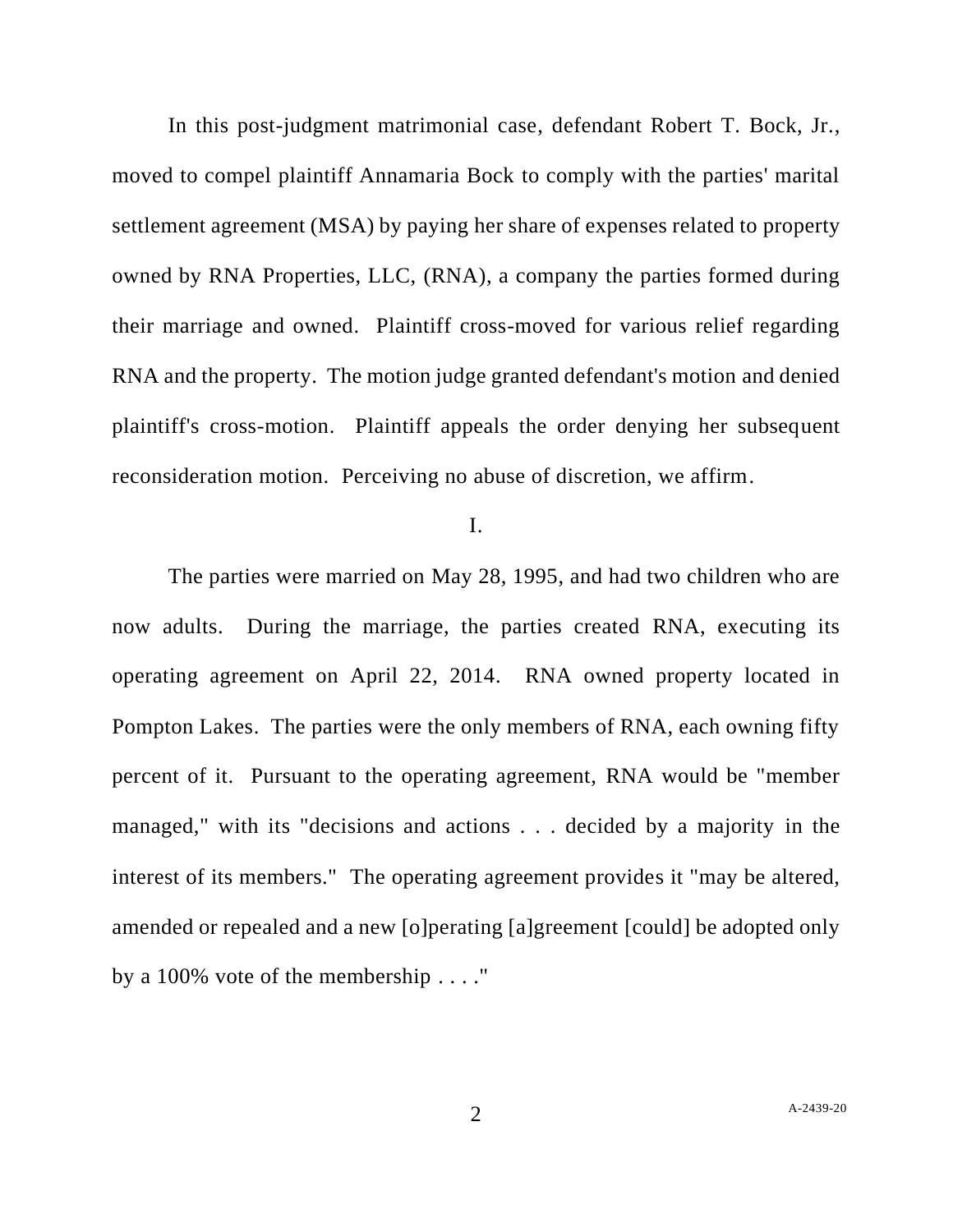The parties divorced by a Dual Final Judgment of Divorce (JOD) on November 1, 2018. The JOD incorporated the parties' MSA, which was executed the same day. In the MSA, the parties agreed to list the property for sale immediately and that RNA would "continue" to manage the property until its sale. The parties also agreed plaintiff would receive half of the net proceeds from the sale plus \$50,000 from defendant's share of the net proceeds, which she would apply to their children's graduate-school expenses. The MSA also provided:

> 6.7. The parties agree that [defendant] shall be solely obligated to maintain the property, further being solely responsible for the collection of the rents and payment of the expenses associated with the property. [Defendant] agrees to provide [plaintiff] with immediate access to the RNA . . . and RNA Properties' accounts used to maintain the property for her oversight. [Defendant] further agrees to collect the rents and pay only those expenses directly related to the maintenance of the property. In the event that the parties have deficiencies in connection with the property either due to a failure to meet the expenses from rent or repairs/preparations for sale, those deficiencies shall be shared equally by the parties. Upon the property's sale, the parties shall divide equally any and all remaining monies maintained by  $RNA$  . . . .

About eleven months after the divorce, defendant moved to compel plaintiff to "comply" with the MSA and to pay her half share of the current and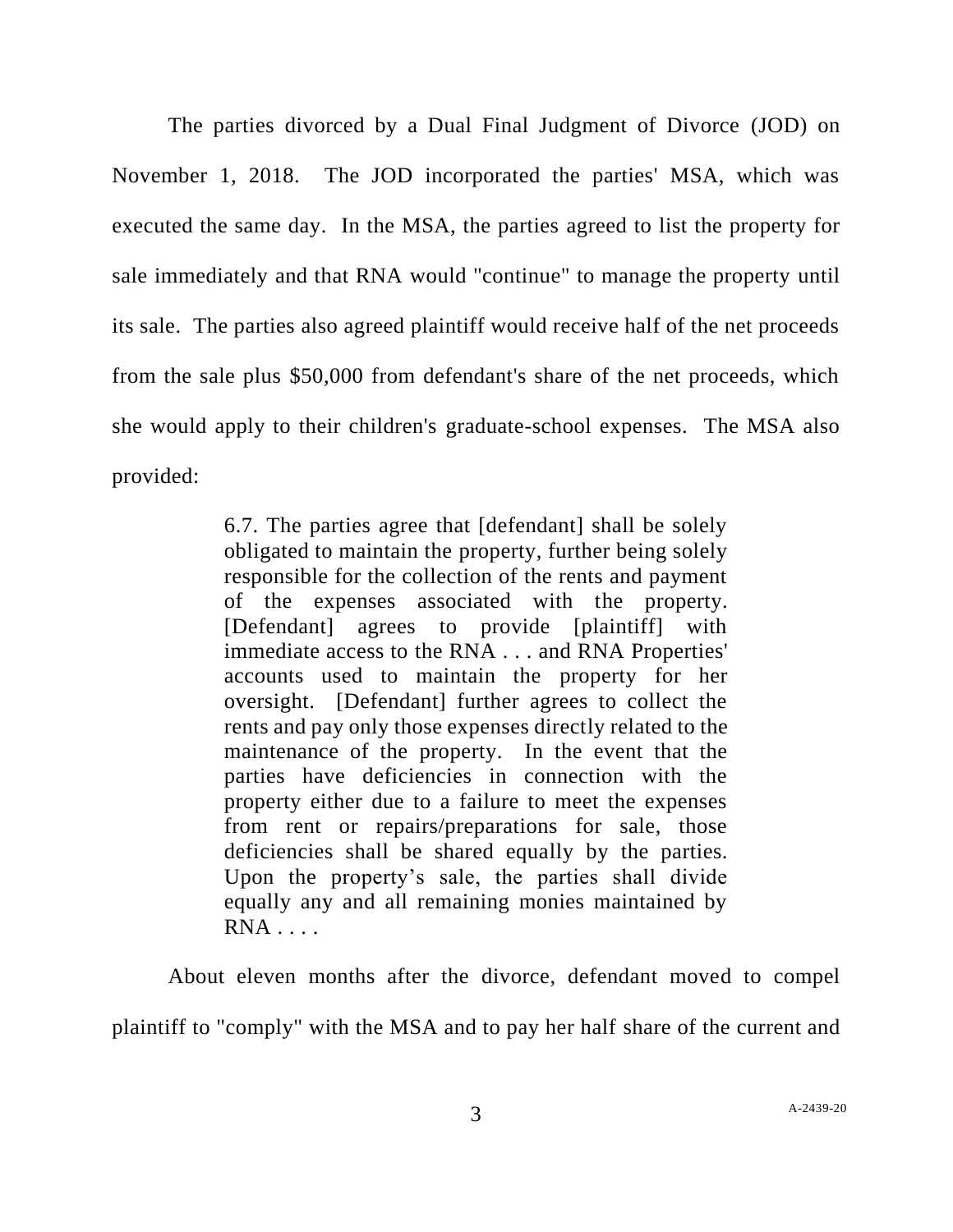future expenses for the property. Plaintiff cross-moved, asking, among other things, that defendant be compelled to add her name to "all business accounts," consistent with the parties' practice during their marriage, so she could "maintain the oversight contemplated by paragraph 6.7" of the MSA.

The motion judge granted defendant's motion and ordered plaintiff to pay half of RNA's existing and future expenses that exceeded the funds in RNA's accounts, citing the requirement in paragraph 6.7 of the MSA that the parties share equally "deficiencies in connection with the property either due to a failure to meet the expenses from rent or repairs/preparation for sale." The motion judge denied without prejudice the aspect of plaintiff's cross-motion regarding adding her name to the business accounts. Citing the provision in paragraph 6.7 of the MSA entitling plaintiff to immediate access to the RNA and RNA Properties' accounts, the motion judge held plaintiff "ha[d] not provided documentation evidencing that her access to [the] accounts [was] limited."

Almost seven months later, defendant again moved to compel plaintiff to comply with the MSA and to pay her share of expenses for the property. Plaintiff cross-moved, asking, among other things, that she be added to the business accounts and named as "co-manager" of RNA and that defendant be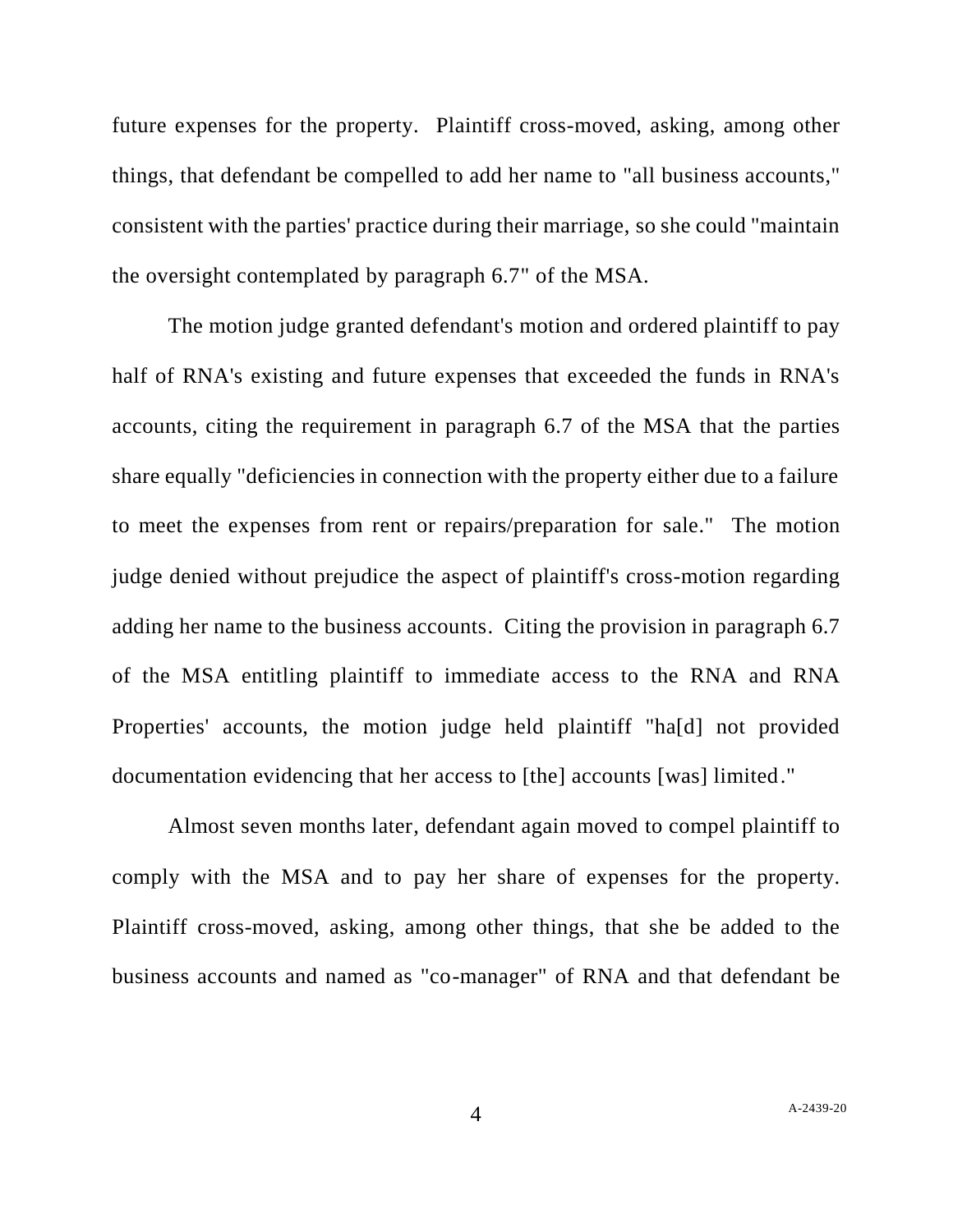"solely responsible for the cost of the asbestos abatement completed" at the property.

During oral argument before a different motion judge, plaintiff's counsel stated on behalf of her client that she was not aware of any operating agreement for RNA. Defense counsel did not correct that statement, pointed to the language in the MSA, and argued the co-management of the property by the parties would be "virtually impossible" given their level of disagreement.

Citing paragraph 6.7 of the MSA, the motion judge granted defendant's motion, ordering plaintiff to pay her half share of the expenses for the property, including her share of the asbestos-removal and furnace-replacement costs. The motion judge denied plaintiff's cross-motion. In rejecting her request to be named co-manager of RNA, the motion judge relied on the language of paragraph 6.7 of the MSA, in which the parties agreed defendant "shall be solely obligated to maintain the property, further being solely responsible for the collection of rents and payment of expenses associated with the property." The judge directed defendant "to make all necessary efforts to collect all unpaid rents, and obtain tenants for vacant units at the premises in order to meet future expenses." In rejecting plaintiff's request to be added to the accounts, the motion judge cited the language of paragraph 6.7 of the MSA in which defendant agreed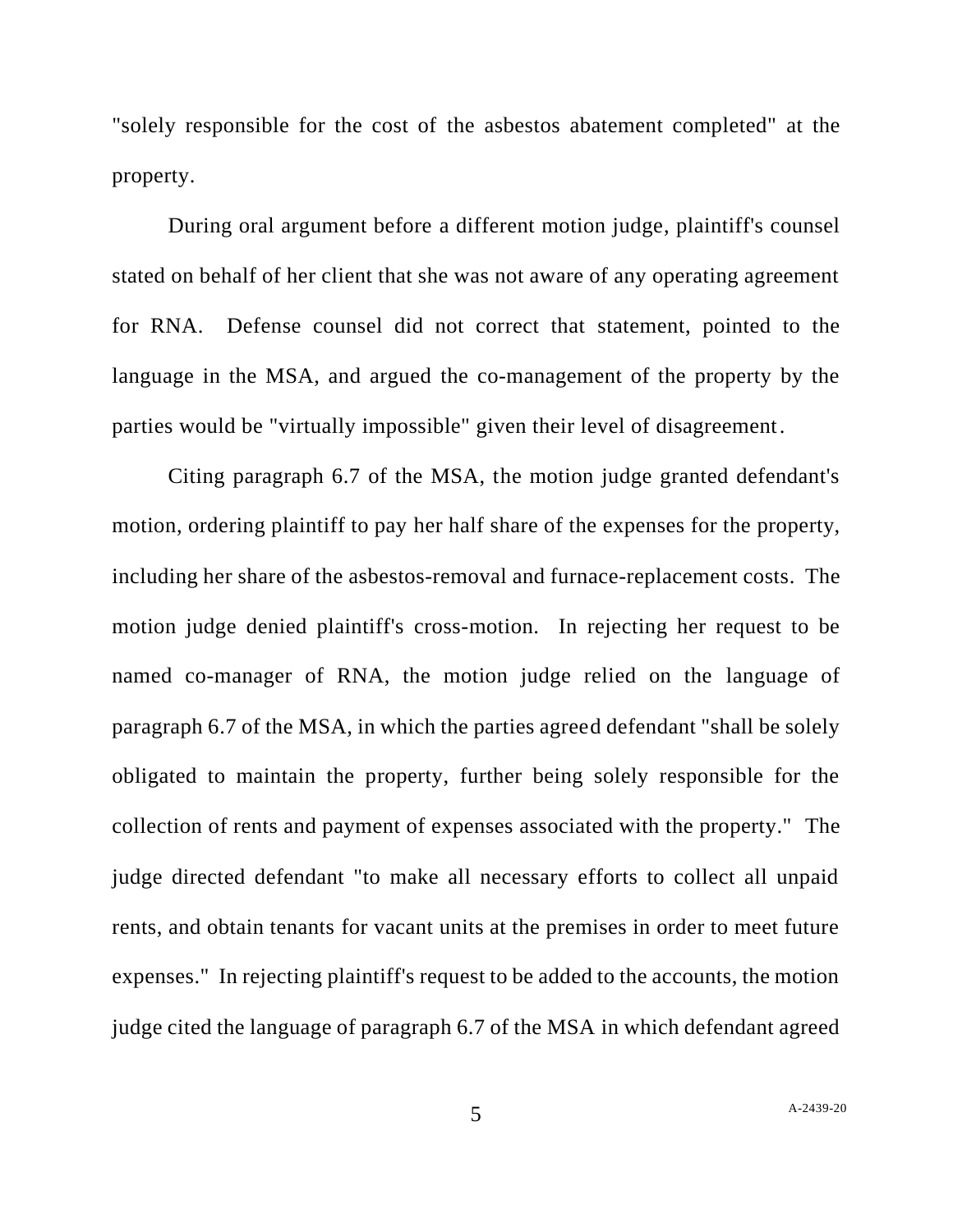to provide plaintiff with "immediate access to the RNA . . . and RNA properties accounts used to maintain the property for her oversight" and directed defendant to "ensure that [p]laintiff has access to all such accounts."

Plaintiff moved for reconsideration. In support of that motion, plaintiff certified her "access to the accounts is limited to viewing online statements"; "[b]ecause [her] name does not actually appear as a co-owner," she could not "ask the bank any questions related to the account"; and the bank statements were "viewable for a period of ninety . . . days." Plaintiff argued she had a right to be named as co-manager of RNA and to have her name on the accounts pursuant to the New Jersey Revised Uniform Limited Liability Company Act (RULLCA), N.J.S.A. 42:2C-1 to -94, and asserted she had not in the MSA "waive[d] any decision-making rights provided by statute" or other rights under the RULLCA. In opposition to plaintiff's reconsideration motion, defendant submitted a certification to which he attached RNA's operating agreement and a letter from a bank representative confirming plaintiff had access to view seven years of bank statements. Defendant asserted he had "forgot[ten] that [the parties] had an [o]perating [a]greement."

After hearing oral argument, the motion judge denied reconsideration, except he granted plaintiff additional time to pay her share of the furnace-

6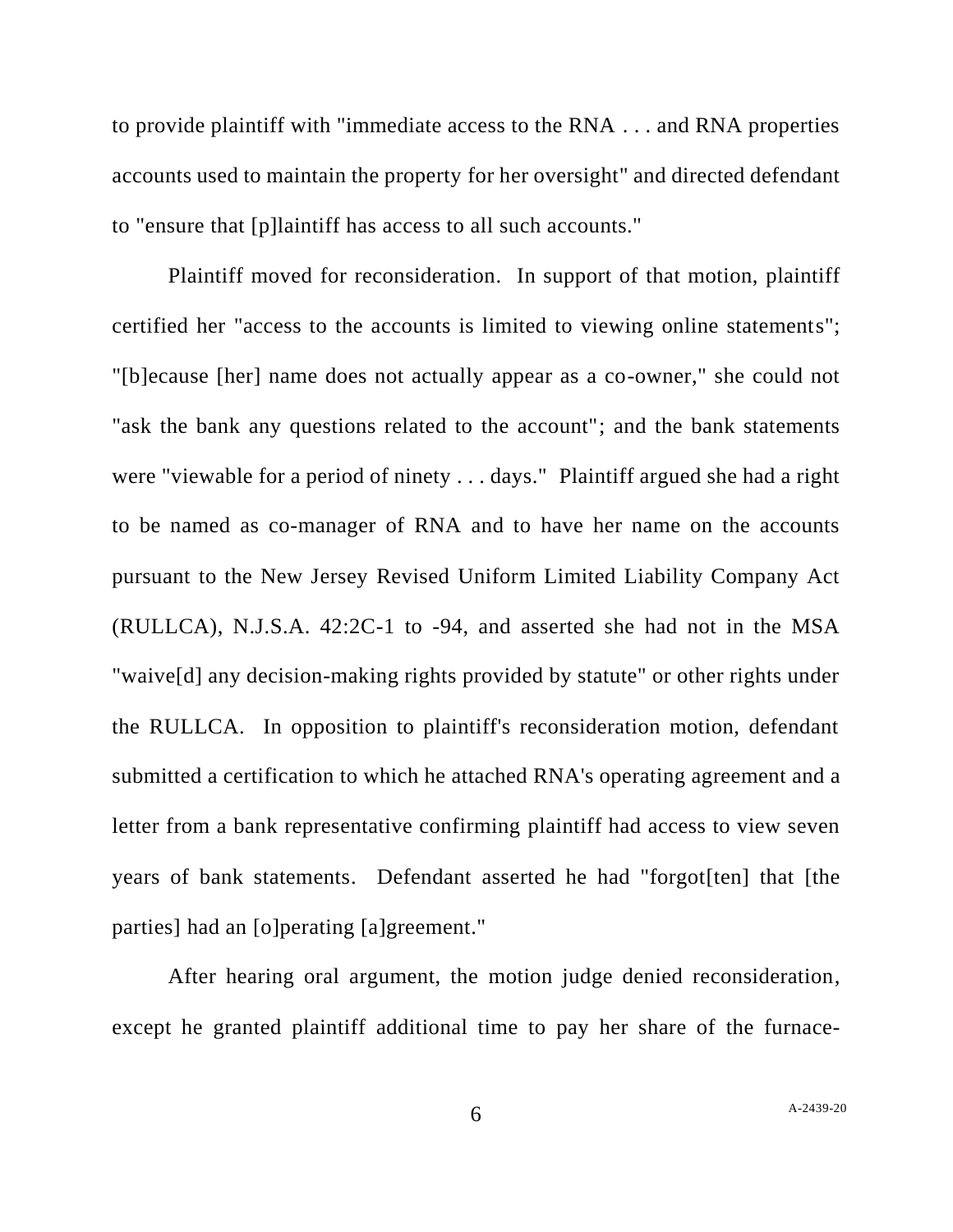replacement cost. Regarding plaintiff's request to be added to the RNA business

accounts, the motion judge stated:

This [c]ourt finds that this issue has already been addressed by the court and the [p]laintiff has provided no new facts or law that would compel the [c]ourt to change its decision. Paragraph  $6.7$  of the [MSA]  $\ldots$ addresses the issue and only requires the [d]efendant "to provide [p]laintiff with immediate access to . . . RNA . . . and RNA properties accounts that are used to maintain the property for [p]laintiff to simply oversee." The MSA does not set forth that the [p]laintiff is required to be named to or to be a signatory to the [b]usiness [a]ccounts. Additionally, [d]efendant has stated that he will provide [p]laintiff with full access to any accounts and the [bank representative's] letter . . . sets forth that [p]laintiff has full access to the accounts, which this [c]ourt finds, is in full compliance with the MSA.

Regarding plaintiff's request to co-manage RNA, the motion judge explained:

This [c]ourt notes that Article XIX of the [o]perating [a]greement for RNA . . . sets forth that the [a]greement may be amended in writing by a one hundred percent (100%) vote of the membership. The [m]embers, [p]laintiff and [d]efendant, entered into the MSA on November 1, 2018, subsequent to entering into the [o]perating [a]greement for RNA . . . . Once again, [p]aragraph 6.7 of the MSA states, "The parties agree that [defendant] shall be solely obligated to maintain the property, further being solely responsible for the collection of rents and payment of expenses associated with the property." This [c]ourt finds that the MSA amends or supersedes the relevant provisions of the [o] perating [a] greement for  $RNA \dots$  as it relates to this issue.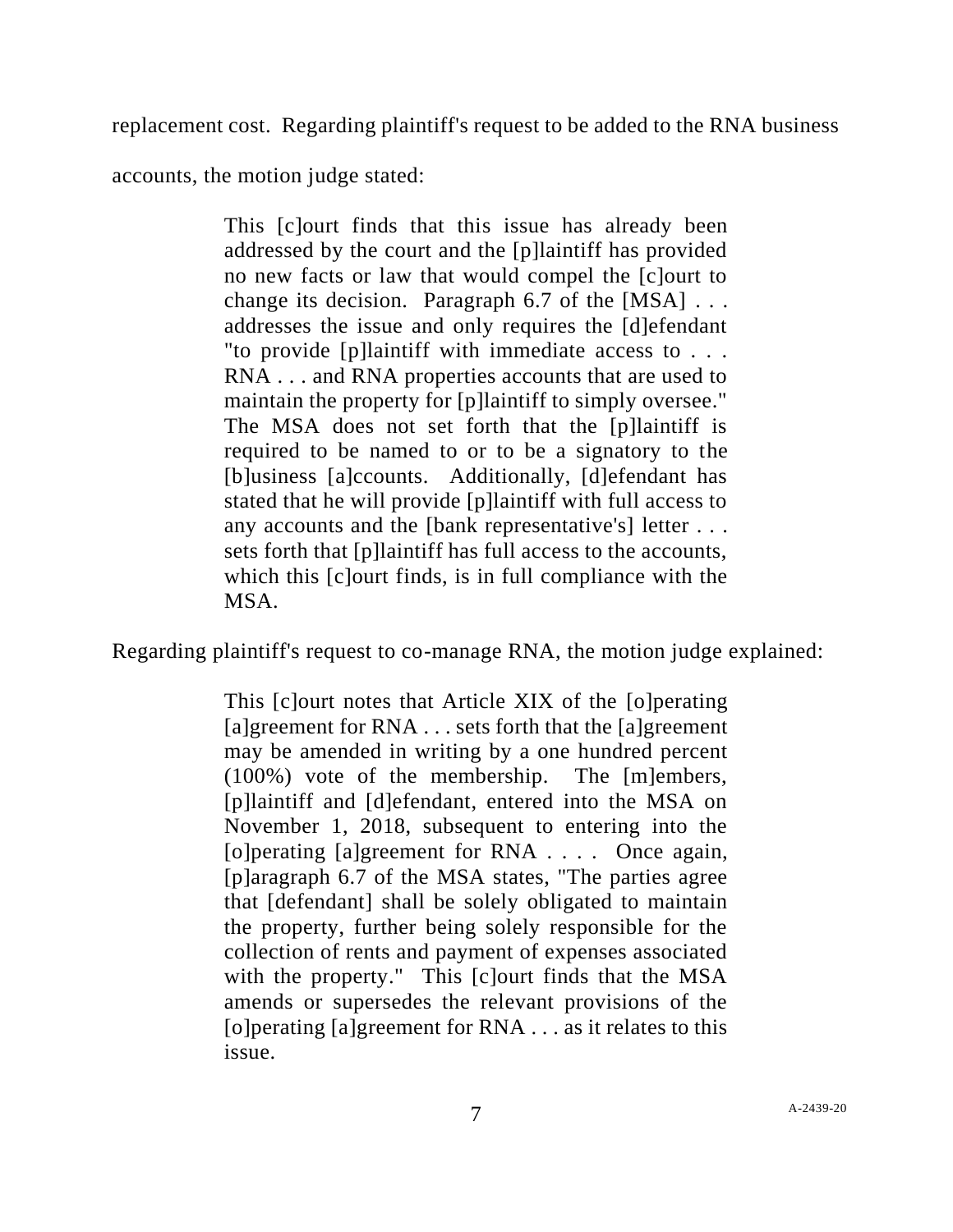In this appeal, plaintiff argues the motion judge abused his discretion by denying her reconsideration motion. She contends the record did not support the court's finding that plaintiff in the MSA had waived her right to co-manage RNA pursuant to RNA's operating agreement or her right to have her name on RNA's accounts. Agreeing with the motion judge's interpretation of the operating agreement and MSA, we affirm.

## II.

"We review the Family Part judge's findings in accordance with a deferential standard of review, recognizing the court's 'special jurisdiction and expertise in family matters.'" Thieme v. Aucoin-Thieme, 227 N.J. 269, 282-83 (2016) (quoting Cesare v. Cesare, 154 N.J. 394, 413 (1998)). We reverse "only when a mistake must have been made because the trial court's factual findings are 'so manifestly unsupported by or inconsistent with the competent, relevant and reasonably credible evidence as to offend the interests of justice . . . .'" Spangenberg v. Kolakowski, 442 N.J. Super. 529, 535 (App. Div. 2015) (quoting Rova Farms Resort, Inc. v. Invs. Ins. Co. of Am., 65 N.J. 474, 484  $(1974)$ .

We review de novo questions of law. Amzler v. Amzler, 463 N.J. Super. 187, 197 (App. Div. 2020). The "interpretation and construction of a contract

8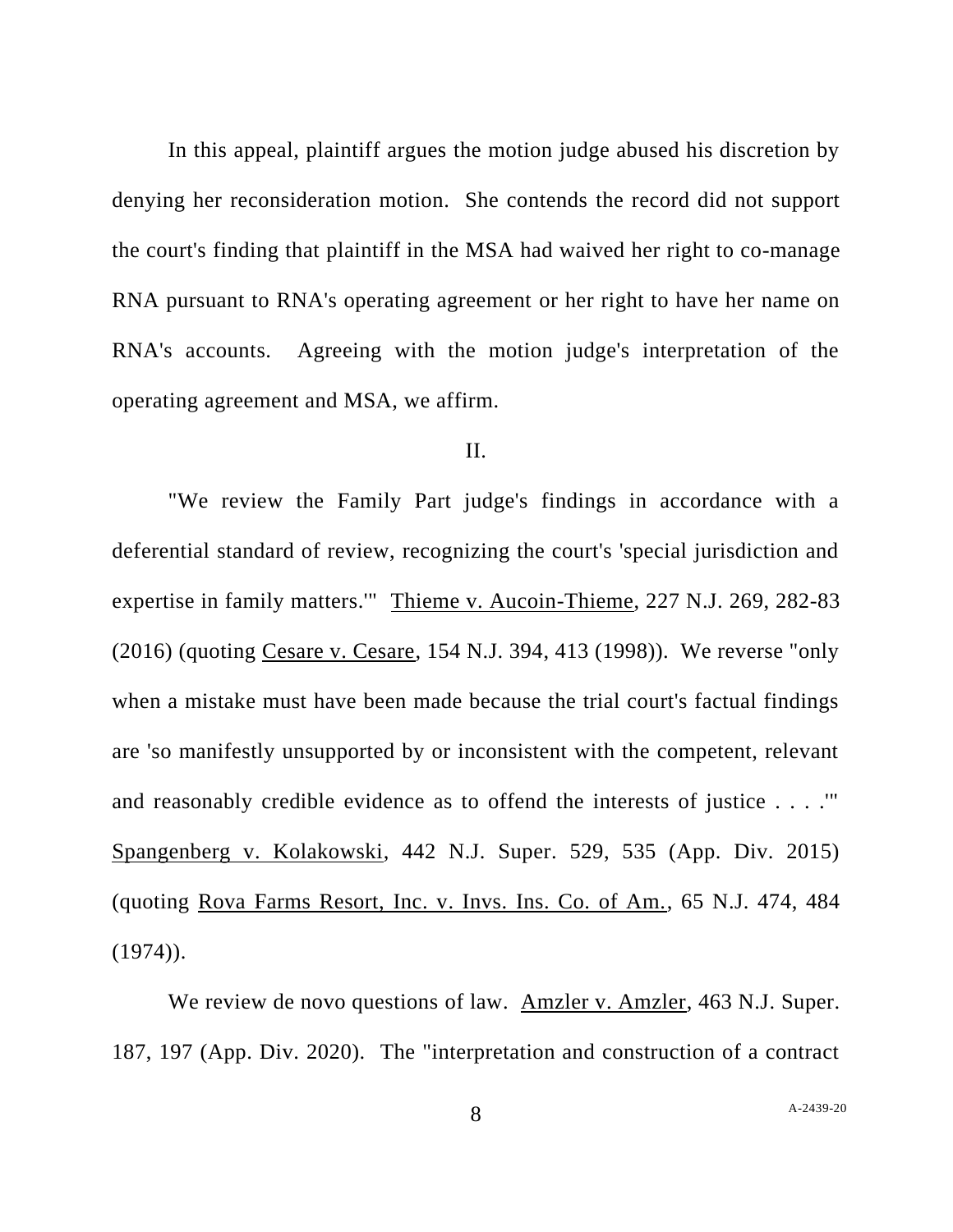is a matter of law for the court subject to de novo review." Steele v. Steele, 467 N.J. Super. 414, 440 (App. Div.) (quoting Fastenberg v. Prudential Ins. Co. of Am., 309 N.J. Super. 415, 420 (App. Div. 1998)), certif. denied, 248 N.J. 235 (2021).

We review under an abuse-of-discretion standard a denial of a reconsideration motion. Branch v. Cream-O-Land Dairy, 244 N.J. 567, 582 (2021). An abuse of discretion occurs when a decision is "made without a rational explanation, inexplicably departed from established policies, or rested on an impermissible basis." Flagg v. Essex Cnty. Prosecutor, 171 N.J. 561, 571 (2002) (quoting Achacoso-Sanchez v. Immigr. & Naturalization Serv., 779 F.2d 1260, 1265 (7th Cir. 1985)).

Settlement of matrimonial disputes is "encouraged and highly valued in our system." Quinn v. Quinn, 225 N.J. 34, 44 (2016). Settlement agreements, including settlement agreements in matrimonial actions, are governed by basic contract principles and, as such, courts should discern and implement the parties' intent. J.B. v. W.B., 215 N.J. 305, 326 (2013). "The court's role is to consider what is written in the context of the circumstances at the time of drafting and to apply a rational meaning in keeping with the 'expressed general purpose.'" Pacifico v. Pacifico, 190 N.J. 258, 266 (2007) (quoting Atl. N. Airlines, Inc. v.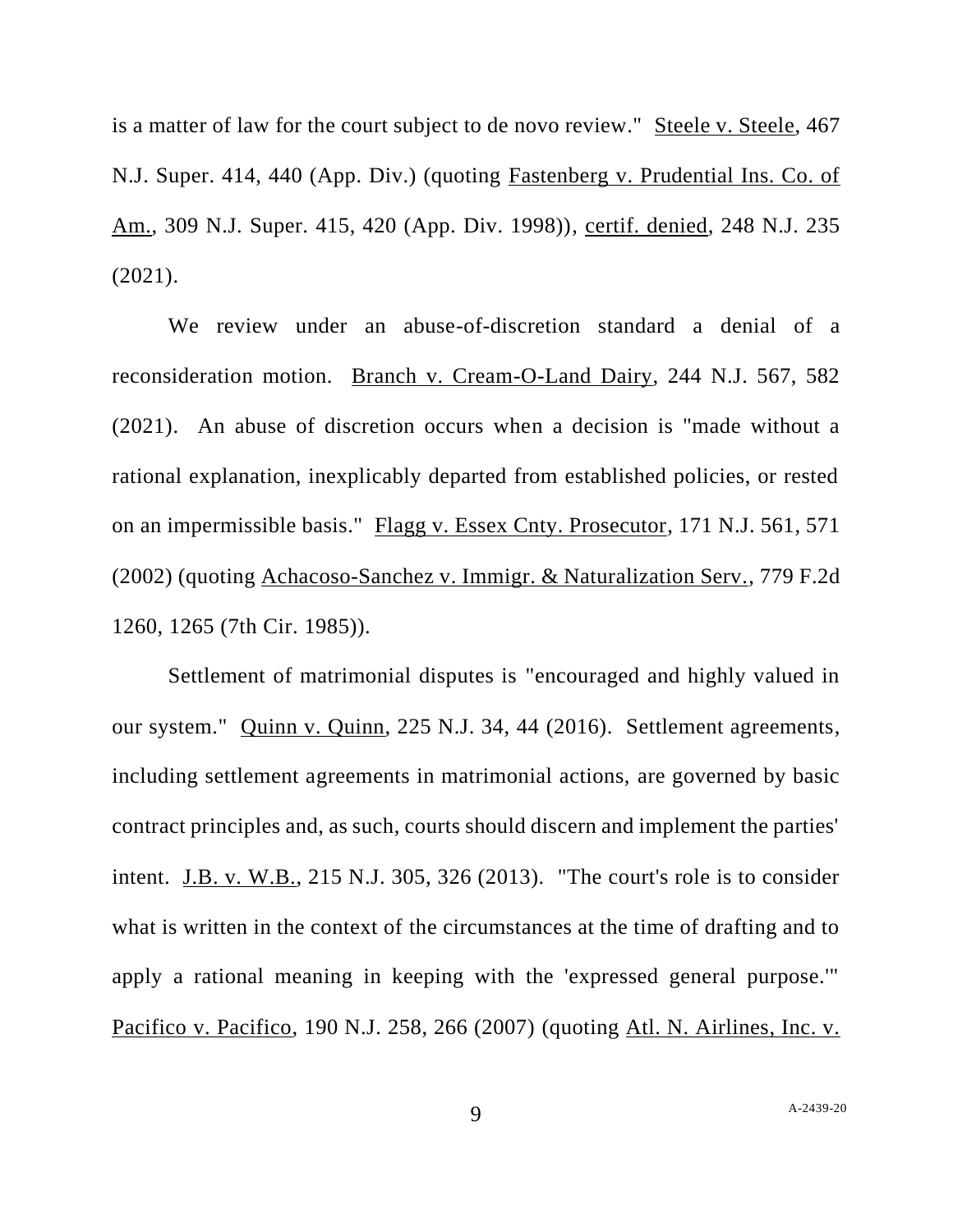Schwimmer, 12 N.J. 293, 302 (1953)). "[A] court should not rewrite a contract or grant a better deal than that for which the parties expressly bargained." Quinn, 225 N.J. at 45. "[W]hen the intent of the parties is plain and the language is clear and unambiguous, a court must enforce the agreement as written, unless doing so would lead to an absurd result." Ibid.

Reviewing de novo the parties' agreements, we reach the same conclusions the motion judge reached. The applicable language of the operating agreement and the MSA is clear and unambiguous. The operating agreement provides it can be "altered, amended or repealed . . . by a 100% vote of the membership." That provision is consistent with statutory law. See N.J.S.A. 42:2C-37(b)(5) (providing an operating agreement "may be amended only with the consent of all members").

And that is what happened here. Plaintiff and defendant – one hundred percent of RNA's membership – agreed that, instead of RNA being "member managed" with its "decisions and actions . . . decided by a majority" as set forth in the operating agreement, defendant would be "solely obligated to maintain the property" and "solely responsible for the collection of the rents and payment of the expenses associated with the property." That agreement is memorialized in the MSA, which was executed by both parties.